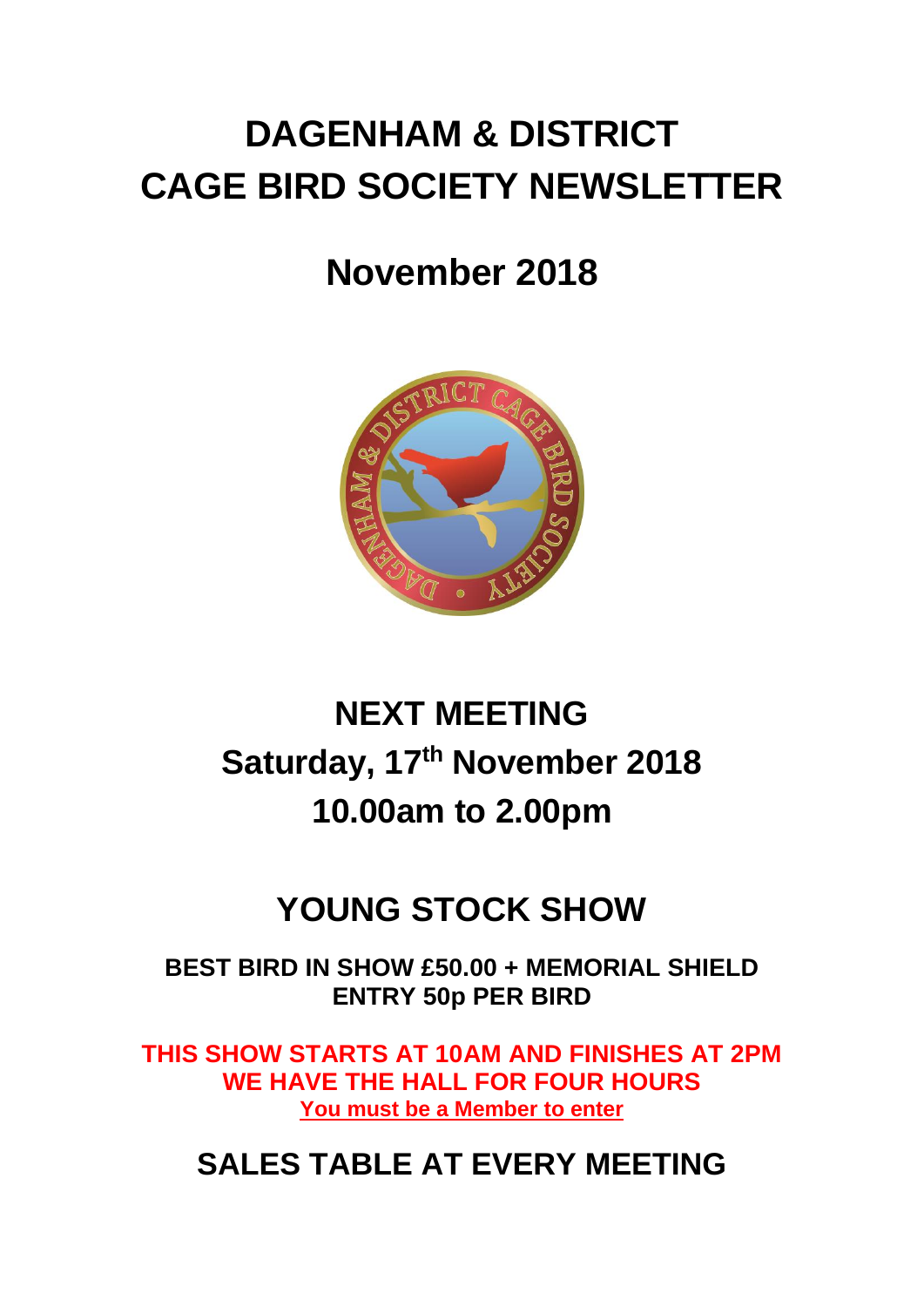#### **Dagenham and District Cage Bird Society Wantz Hall Rainham Road North Dagenham Essex RM10 7DX**

#### **PRESIDENT**

Peter Decort 5 Campbell Close Collier Row Romford, Essex RM1 4SA **01708 750036**

#### **CHAIRMAN**

Barry Johnson **01708 348330**

#### **TREASURER**

Peter Decort **01708 750036**

#### **SECRETARY**

Richard Wilson Unit 5 28-30 Fowler Road Hainault, Essex IG6 3UT **07852 959447**

#### **SHOW SECRETARY**

George Philpot **0208 805 8179**

## **Committee Members 2018**

President PETER DECORT Vice President Vacancy Chairman BARRY JOHNSON Vice Chairman Vacancy Secretary RICHARD WILSON Asst. Secretary **Vacancy** Treasure PETER DECORT Publicity & Raffle BARRY & VAL Show Manager STEVE WALLIS Asst. Show Manager Vacancy Show Secretary GEORGE PHILPOT Asst. Show Secretary Vacancy

Canteen VAL, BARRY & FRAN

Committee: Dick Lathleif, Mick Pegram and Ted Papandreas

**Meetings are held on the third Saturday of the month at 10am to 12pm at Wantz Hall – Rainham Road North – Dagenham – Essex RM10 7DX**

#### **Committee Members' meetings**

**Would officers and committee members please attend these monthly meetings starting from 10am on every meeting day.**

#### **2018 MEMBERSHIP SUBSCRIPTIONS**

**Subscription rates for the calendar year 2018**

| <b>Single</b>        | £15.00      |
|----------------------|-------------|
| <b>Partnerships:</b> | £20.00      |
| Juniors (to 16):     | <b>FREE</b> |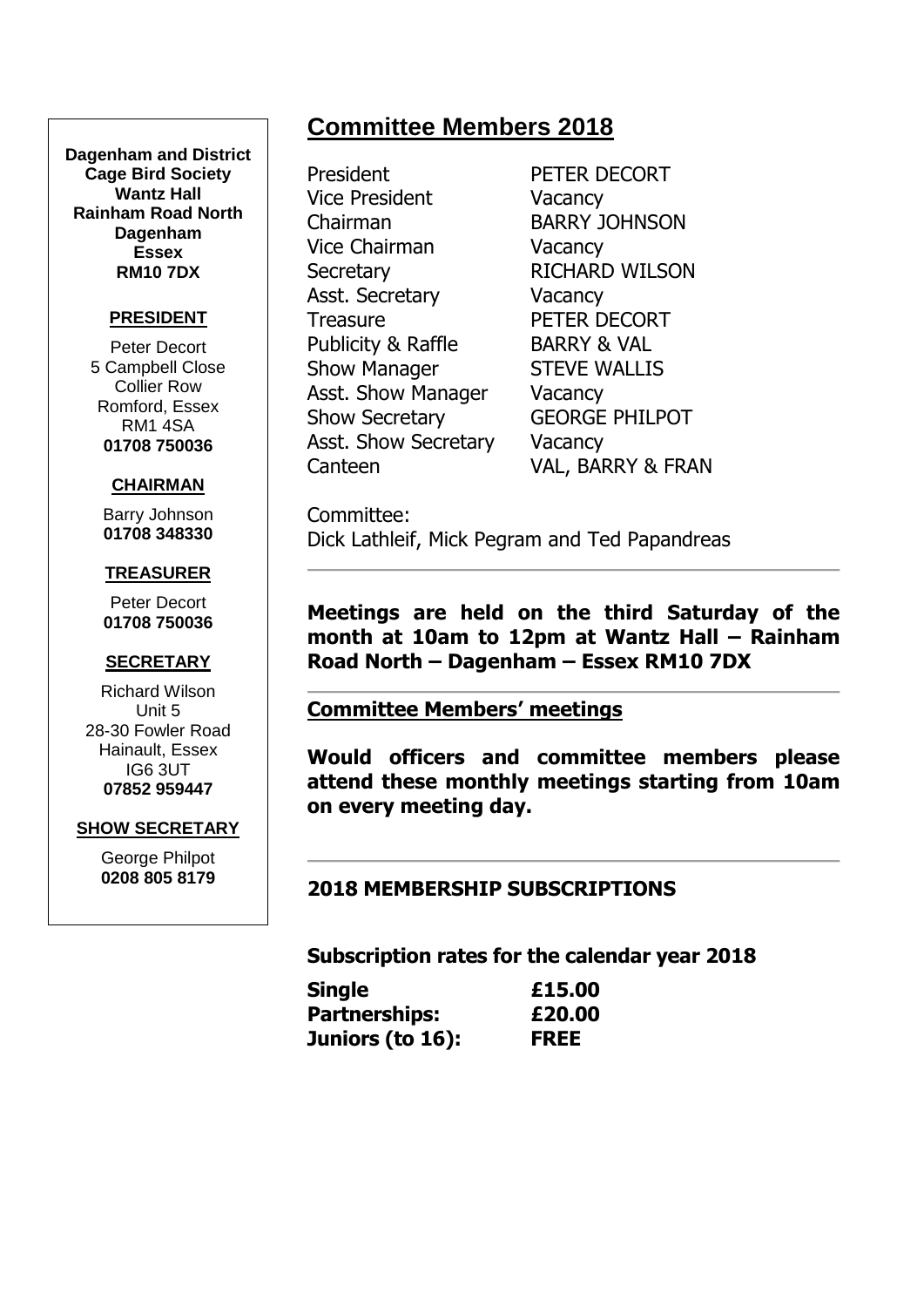### **Forthcoming Meetings**

| <b>Young Stock Show</b>                            |
|----------------------------------------------------|
| Staging for Open Show followed by Christmas Raffle |
| Draw and Buffet                                    |
| <b>Open Show</b>                                   |
| AGM                                                |
|                                                    |

#### **October 2018 Meeting**

Our last Meeting was the third and final round of our Club League Shows.

The Dagenham CBS Show League has 3 rounds.

| March   |                                 | 1 <sup>st</sup> Show Cock Bird Show (Cock birds only any species)      |
|---------|---------------------------------|------------------------------------------------------------------------|
|         |                                 | September 2 <sup>nd</sup> Show Any Bird Show (Cock or Hen any species) |
| October | 3 <sup>rd</sup> Show Pairs Show | (Cock and Hen same species)                                            |

There was plenty of interest with 34 birds being entered by 7 Members.

Again the quality of the birds was very good and our Judge for the day put forward a beautiful pair of Fifes which were owned by Nigel Breese so WELL DONE Nigel.



Nigel with his pair of winning Fifes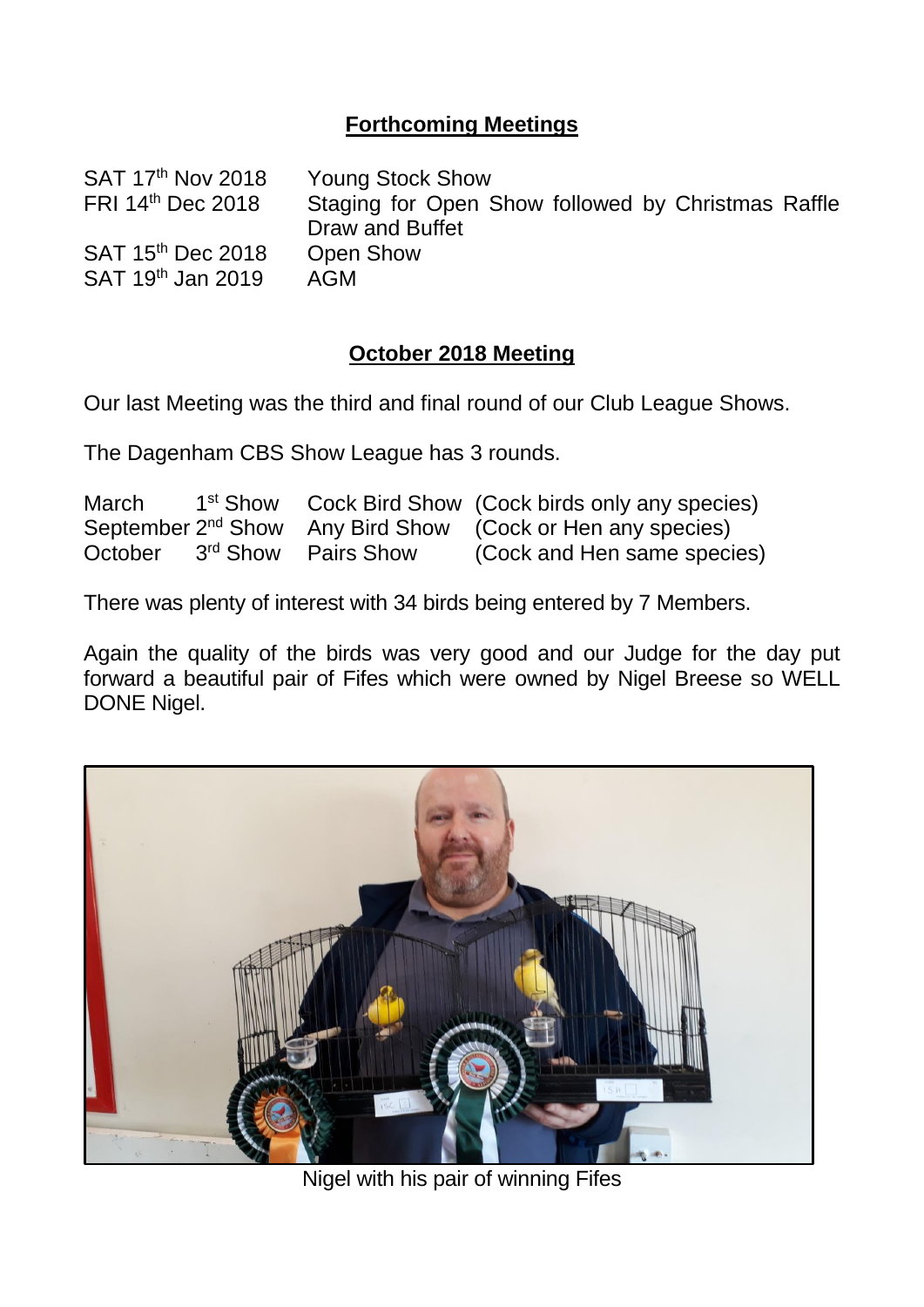All Members' points from each of the Shows have been used to create a League Table and the points from the  $3<sup>rd</sup>$  Show have now been added to it to create……….

#### **THE DAGENHAM CBS SHOW LEAGUE CHAMPION 2018**

Prizes for the League Winner £100.00 + Cup + Trophy Second £50.00 + Trophy Third £25.00 + plus Trophy

### **Sponsored by Vista Workspace Solutions**

The Final League Table is therefore…..…,.

| Dagenham Show League 2018 (after all three Rounds) |                                                                                   |              |             |             |                 |               |          |
|----------------------------------------------------|-----------------------------------------------------------------------------------|--------------|-------------|-------------|-----------------|---------------|----------|
|                                                    | <b>Birds</b><br><b>Name</b><br><b>Pairs</b><br><b>Cock</b><br><b>Total</b><br>Any |              |             |             | Average         |               |          |
|                                                    |                                                                                   | <b>Shown</b> | <b>Show</b> | <b>Bird</b> | <b>Show</b>     | <b>Points</b> | per bird |
|                                                    |                                                                                   |              |             | <b>Show</b> |                 |               |          |
| $\mathbf{1}$                                       | <b>Steve Wallis</b>                                                               | 18           | 153         | 183         | 82              | 418           | 23.2     |
| $\overline{2}$                                     | <b>Richard Wilson</b>                                                             | 18           | 111         | 173         | 42              | 326           | 18.11    |
| 3                                                  | <b>Dick Lathleif</b>                                                              | 12           | 0           | 205         | 44              | 249           | 20.75    |
| $\overline{4}$                                     | <b>Fred Thorn</b>                                                                 | 18           | 71          | 119         | 58              | 248           | 13.77    |
| 5                                                  | <b>Nigel Breese</b>                                                               | 12           | 0           | 130         | 58              | 188           | 15.66    |
| 6                                                  | <b>George Philpot</b>                                                             | 12           | 55          | 131         | 0               | 186           | 15.5     |
| $\overline{7}$                                     | <b>Roger Mack</b>                                                                 | 8            | 45          | 111         | $\Omega$        | 156           | 19.5     |
| 8                                                  | John Chapman                                                                      | 4            | $\Omega$    | 120         | $\Omega$        | 120           | 30       |
| 9                                                  | Mark Logan                                                                        | 4            | $\Omega$    | 82          | 10              | 92            | 23       |
| 10                                                 | Les Rix                                                                           | 3            | 0           | 73          | $\Omega$        | 73            | 24.3     |
| 11                                                 | Davy &                                                                            | 4            | 30          | 0           | 12 <sup>2</sup> | 42            | 10.5     |
|                                                    | Tommy Hays                                                                        |              |             |             |                 |               |          |

As you will see, the winner of the 2018 Dagenham CBS Show League was Steve Wallis, 2<sup>nd</sup> was Richard Wilson and 3<sup>rd</sup> was Dick Lathleif. So WELL DONE to the winners and all who took part and supported the Club.

This year's League was again dominated by the British Bird Keepers for the third year running.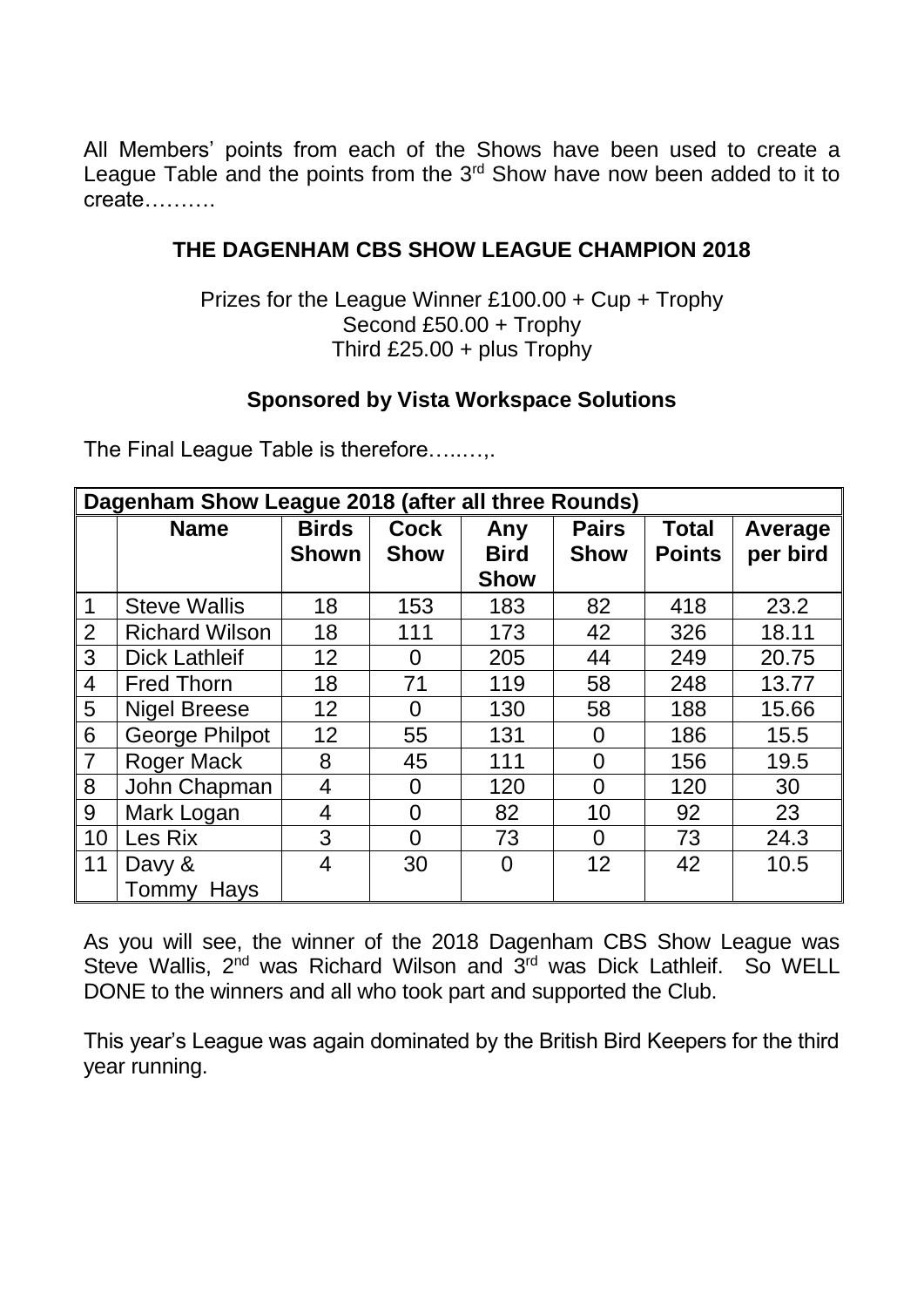

From left to right Dick, Steve and Richard with their winners' trophies

\*\*\*\*\*\*\*\*\*\*\*

Once again I have to apologise for not being at the Meeting. Again I was away on holiday but on speaking to Barry and Val they said that it was a very good Meeting with over 40 Members and Guests and I would like to take this opportunity to say "Well Done and Thank You" to all who took the time to show their birds in the Club's Show League and congratulations to all the winners.

Talking about Shows, many years ago we had a marquee at The Dagenham Town Show. We shared this with a Fife Club. Although it was a lot of hard work it was worth it. We started to get the marquee ready on the Thursday afternoon by moving all our staging from our Hall to Central Park. We then had to erect all the staging and a central flight which had all different types of birds in it. We also had a sales section with many types of birds.

We used to book birds in on the Friday night and Saturday morning so on the Friday night two of us stayed in the marquee (all night!!)

When someone arrived on the Saturday morning we were served with a full English breakfast in the Town Hall.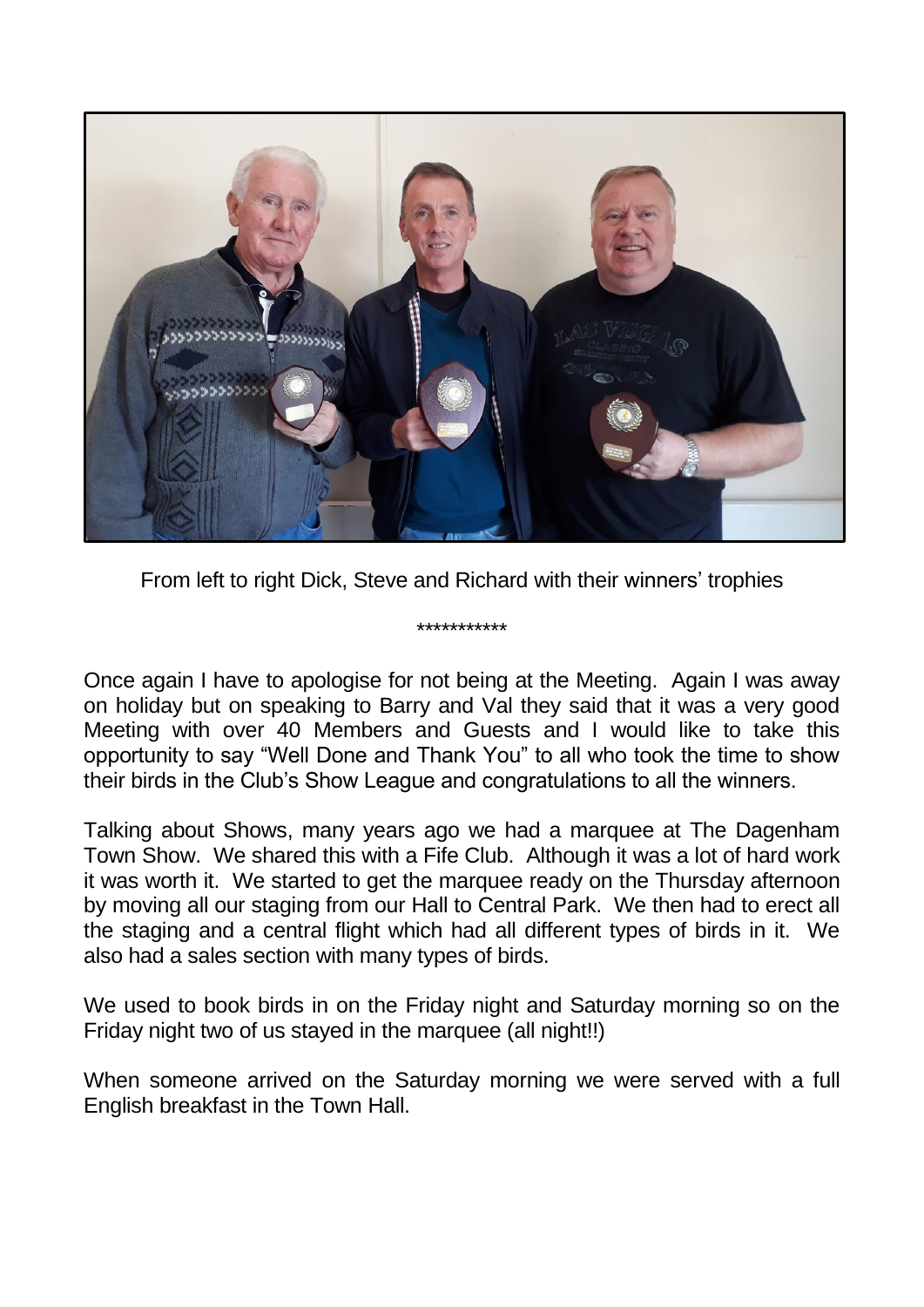Once all the birds were booked in the judging would begin. Although this Show did not open till 2 o'clock on Saturday we still had plenty of people come into the marquee.

Once the Show opened we got packed with people talking about the birds and asking questions. This went on till quite late. Once everyone had gone it was left to me and Sid Lumb to feed and water all the birds. Sometimes this went on until early morning and we could not get any sleep so we drank tea all night and watched a little old TV.

In the morning Sid and I used to go to the Town Hall for breakfast then back to the marquee for the afternoon crowds.

The Show closed on Sunday and we then had to take down all the staging and return it to the Hall.

The next week-end we had a Nest Feather Show back at the Hall.

It was two weeks of hard work but Sid and I enjoyed every minute of it.

This went on for many years.

Pete

#### **My Birds**

After the end of the breeding season I decided to do away with cages and have a flight. This would not be a normal flight.

Once I had cleared everything I started to paint and build the flight. It is 15' long, 4' high and 2' 6" wide.

I put in a new ceiling and sealed any gaps. After this I painted the ceiling and part of the back wall and sides in sky blue. I then painted the bottom section of wall with hills, fields and green and brown furrows. I painted flowers on the fields with bushes and trees. I painted clouds on the ceiling and wall and also added the sun. On the floor I put in ornamental lawns and areas of shavings.

I then built the frame for the front and made that like sky and fields. I covered it in  $\frac{1}{2}$ " wire which I painted black. Doors were put in at each end and I put in three branches which I set in cement. Finally I put in some birds. Barry has taken some photos from which I hope you can make out what I have done.

That's all from me for now. Hope to see you all in November.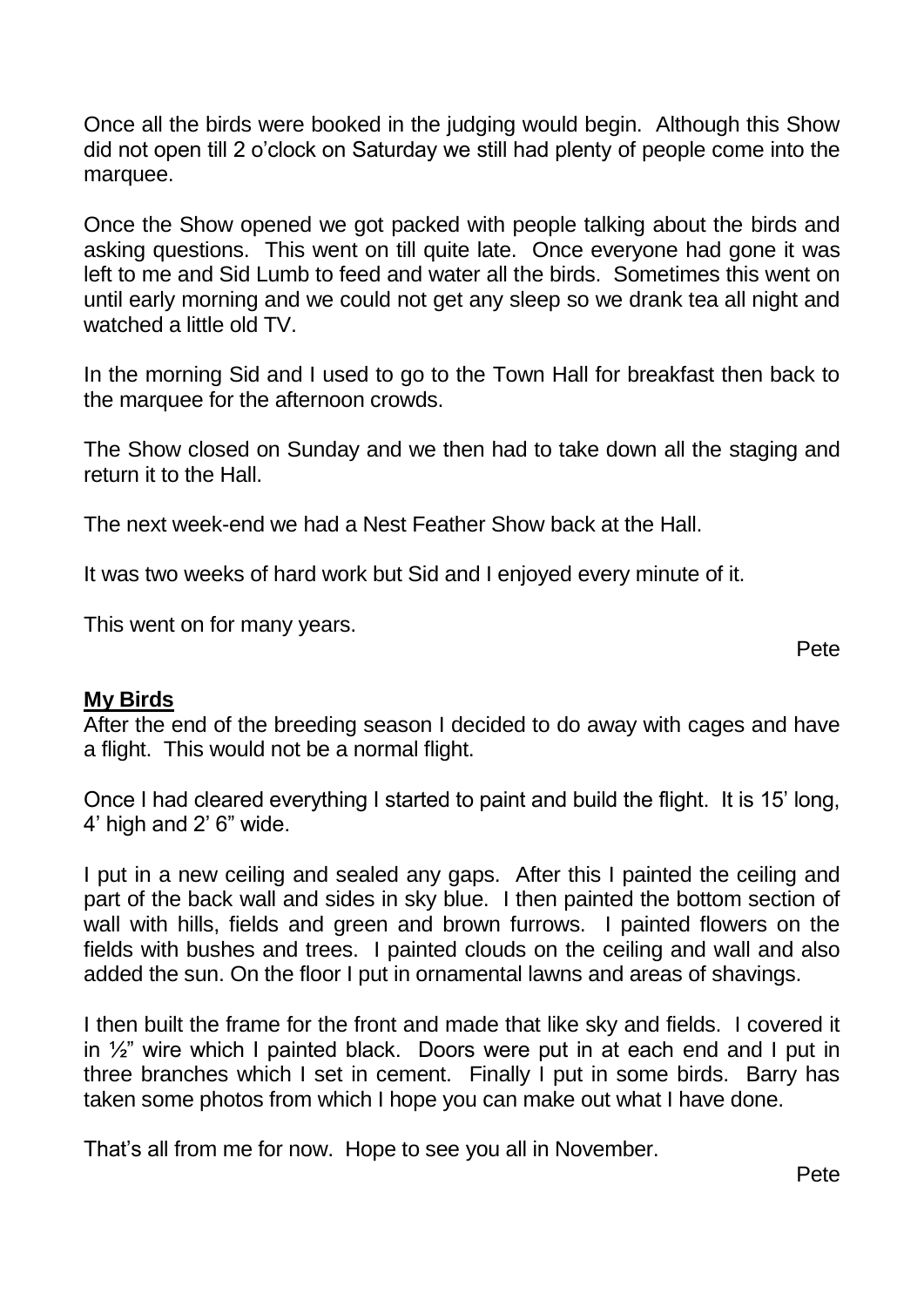

Pete's newly designed and painted aviary awaiting his new occupants

## **For Sale**

Thanks go to Mark Smithson. The items he donated to the Club raised £25.00.

4 Border Show Cages at £10.00 each or buy the four and get a box free. Phone Pete on 01708 750036

If you have any birds or equipment for sale either bring them to the Club or let Pete or Barry know and we will put them in the next Newsletter.

## **Items wanted**

- A Goldfinch Cock ) If you have any of these for sale please ring Pete A Greenfinch Cock ) on 01708 750036
- A Siskin Cock )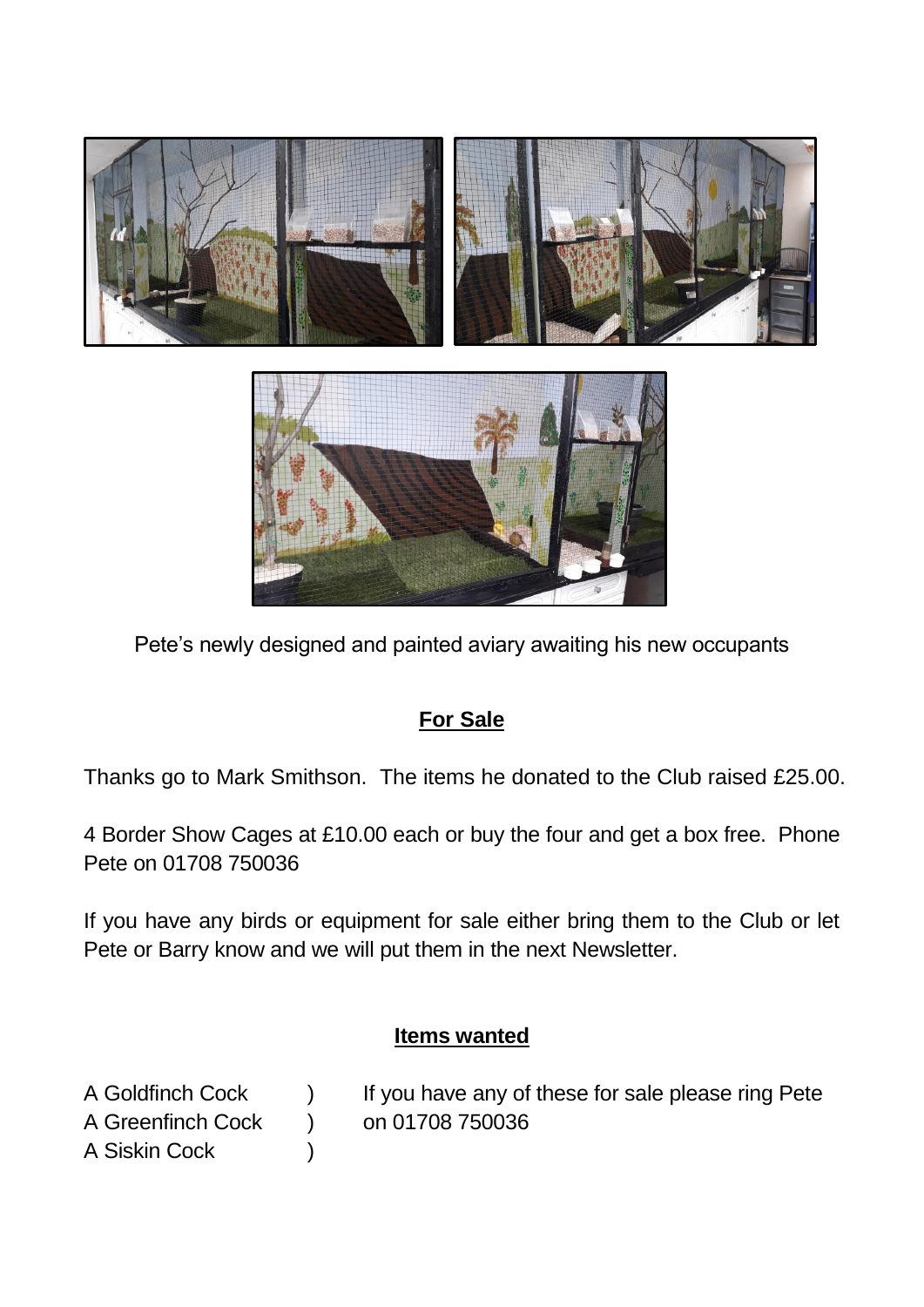If there are any birds or equipment you want please let Barry know what you are looking for so that it can be added to the next Newsletter.

### **Treasurer's Monthly Report for October 2018**

| Raffle made:         | £98.00 | Members present: | 36 |
|----------------------|--------|------------------|----|
| Tea Bar made: £32.60 |        | New Members:     |    |

#### **Raffle**

Fred Thorn won the First Prize of £50.00 from this month's Raffle **Our thanks to Vista Workspace Solutions for their continued sponsorship and the raffle prizes**

#### **Football Card**

Winning Team – Southampton – £20.00 was won by Val – with £20.00 going to the Club. Thanks to Fergus for organising this at each meeting.

#### **New Members**

Welcome to Roger Mignot who keeps all kinds of birds

#### **The Club's Website**

[www.dagenhamcbs.com](http://www.dagenhamcbs.com/) you can find out all about our club right back to 1935, Newsletters, Shows, our history and much more.

The Club can also be contacted by e-mail - [info@dagenhamcbs.com](mailto:info@dagenhamcbs.com)

#### **November 2018 Meeting**

This is our Young stock Show for Members only. Below is the Show Schedule and Specials List. Entries will be 50p per cage. Normal Show Rules apply.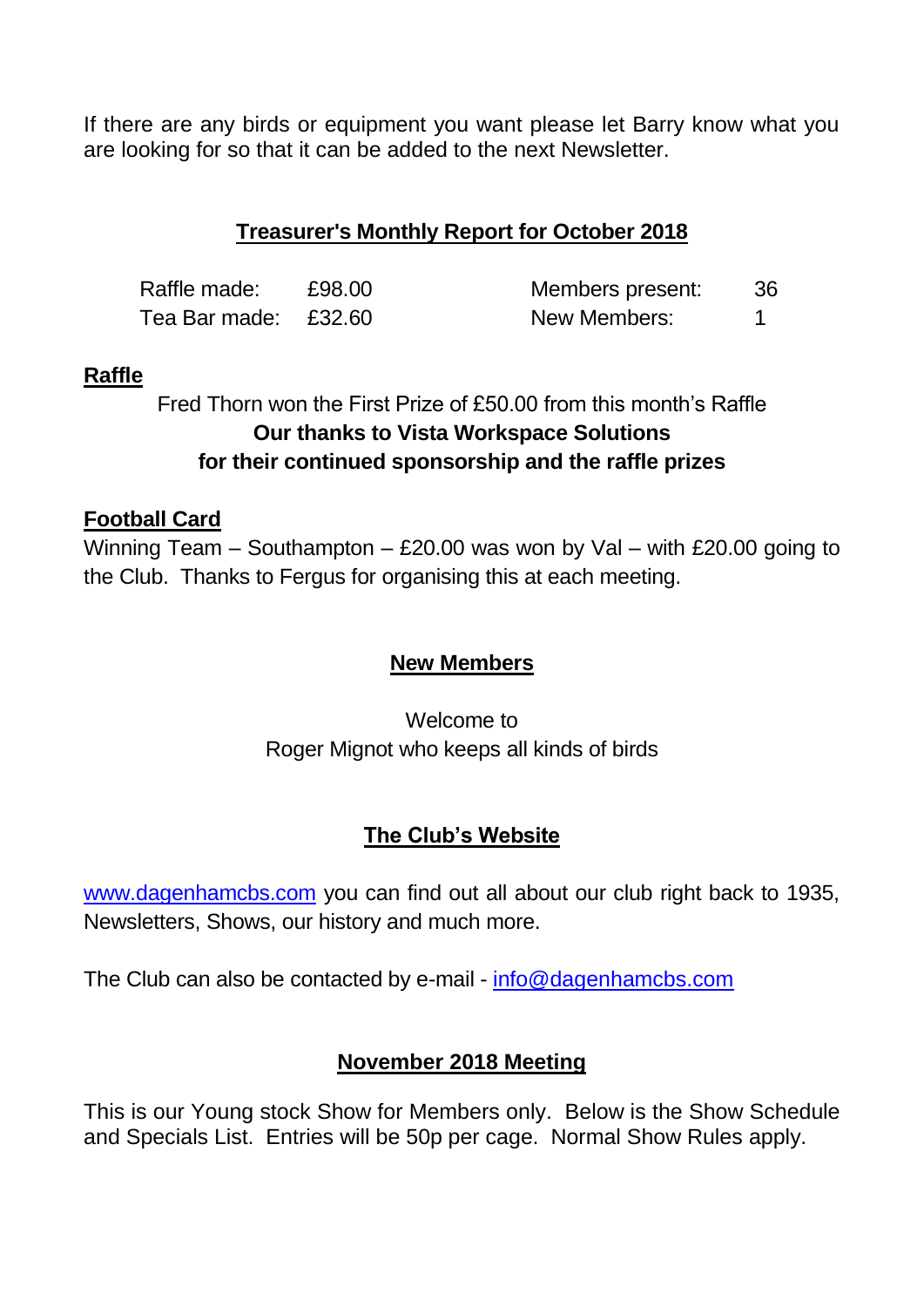**Please book your entries in on the day, at 10 am SHARP, using the entry form which is enclosed with this Newsletter.**

The meeting date is Saturday  $17<sup>th</sup>$  November 2018 at the usual venue from 10am to 2pm

#### **PLEASE NOTE LONGER TIME FOR THIS MEETING.**

Our Judges for the Young Stock Show are:-

Glen Lewington – British, Mules & Hybrids Peter Decort – Foreign Fred Riches - Canaries

#### **Young Stock Show Schedule**

| Dagenham CBS Brett Mason & Phil Heath Memorial<br><b>Young Stock Show 2018</b> |                      |               |  |
|--------------------------------------------------------------------------------|----------------------|---------------|--|
| <b>CYB BIRDS ONLY AT THIS SHOW</b><br>50p per entry                            |                      |               |  |
|                                                                                |                      |               |  |
| <b>CHAMPION</b>                                                                |                      | <b>NOVICE</b> |  |
| Class No.                                                                      | <b>BRITISH BIRDS</b> | Class No.     |  |
|                                                                                |                      |               |  |
| 1                                                                              | <b>HARDBILL COCK</b> | 11            |  |
| $\overline{2}$                                                                 | <b>HARDBILL HEN</b>  | 12            |  |
| $\overline{3}$                                                                 | <b>SOFTBILL COCK</b> | 13            |  |
| $\overline{4}$                                                                 | <b>SOFTBILL HEN</b>  | 14            |  |
| 5                                                                              | <b>MULE COCK</b>     | 15            |  |
| 6                                                                              | <b>MULE HEN</b>      | 16            |  |
| $\overline{7}$                                                                 | <b>HYBRID COCK</b>   | 17            |  |
| 8                                                                              | <b>HYBRID HEN</b>    | 18            |  |
| 9                                                                              | <b>SIBERIAN COCK</b> | 19            |  |
| 10                                                                             | <b>SIBERIAN HEN</b>  | 20            |  |
|                                                                                |                      |               |  |
|                                                                                | <b>CANARIES</b>      |               |  |
|                                                                                |                      |               |  |
| 21                                                                             | <b>NORWICH COCK</b>  | 35            |  |
| 22                                                                             | <b>NORWICH HEN</b>   | 36            |  |
| 23                                                                             | YORKSHIRE COCK       | 37            |  |
| 24                                                                             | YORKSHIRE HEN        | 38            |  |
| 25                                                                             | <b>GLOSTER COCK</b>  | 39            |  |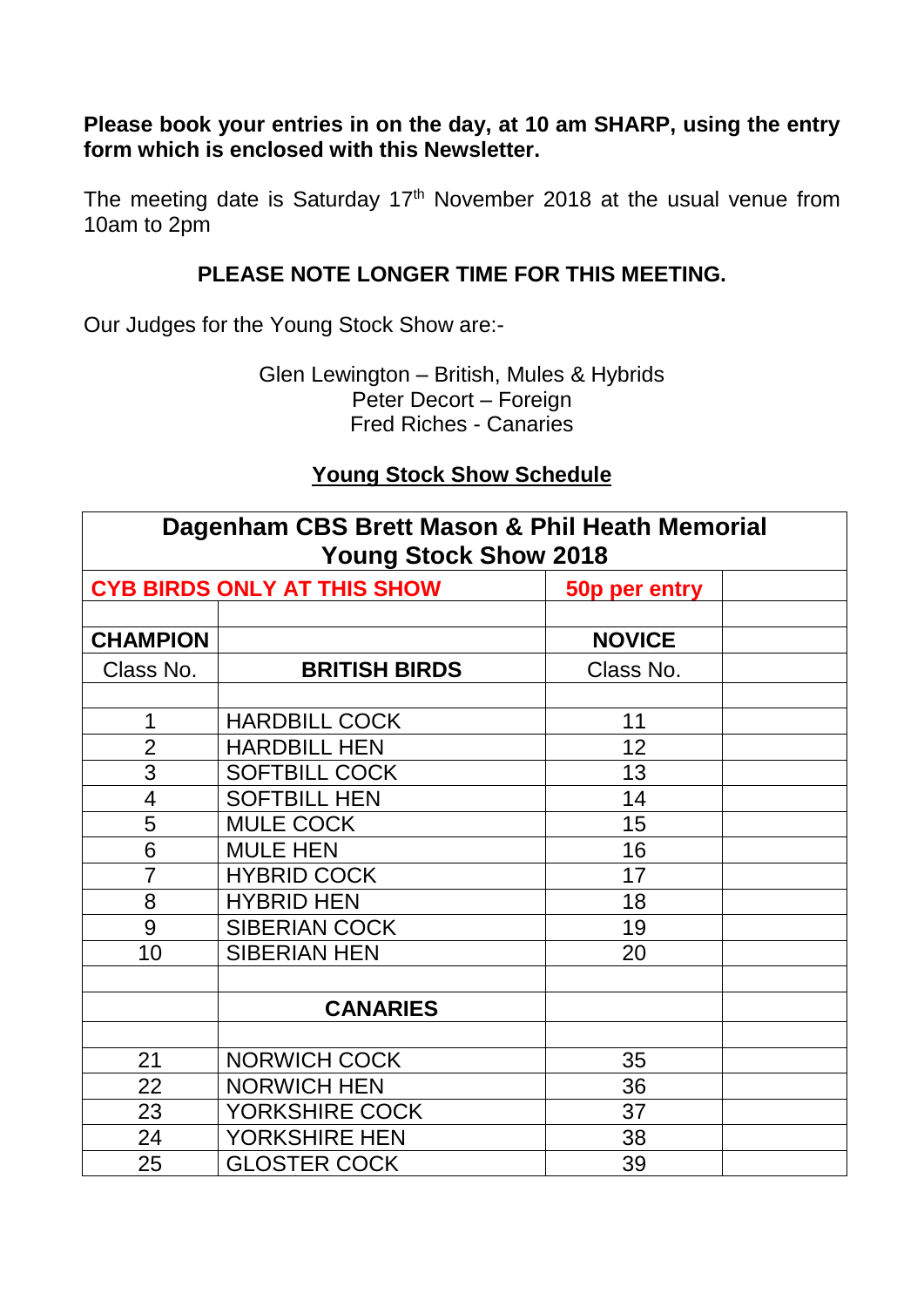| 26             | <b>GLOSTER HEN</b>               | 40              |                |
|----------------|----------------------------------|-----------------|----------------|
| 27             | <b>AOV/LIZARD COCK</b>           | 41              |                |
| 28             | <b>AOV/LIZARD HEN</b>            | 42              |                |
| 29             | <b>BORDER COCK</b>               | 43              |                |
| 30             | <b>BORDER HEN</b>                | 44              |                |
| 31             | <b>FIFE COCK</b>                 | 45              |                |
| 32             | <b>FIFE HEN</b>                  | 46              |                |
| 33             | <b>NEW COLOUR COCK</b>           | 47              |                |
| 34             | <b>NEW COLOUR HEN</b>            | 48              |                |
|                |                                  |                 |                |
|                | <b>FOREIGN BIRDS</b>             |                 |                |
|                |                                  |                 |                |
| 49             | <b>HARDBILL COCK</b>             | 57              |                |
| 50             | <b>HARDBILL HEN</b>              | 58              |                |
| 51             | <b>SOFTBILL COCK</b>             | 59              |                |
| 52             | <b>SOFTBILL HEN</b>              | 60              |                |
| 53             | <b>PARROTLIKE COCK</b>           | 61              |                |
| 54             | <b>PARROTLIKE HEN</b>            | 62              |                |
| 55             | <b>BUDGIE COCK</b>               | 63              |                |
| 56             | <b>BUDGIE HEN</b>                | 64              |                |
|                |                                  |                 |                |
|                | <b>JUVENILE BIRDS</b>            |                 |                |
| 65             | <b>ANY JUVENILE BIRD</b>         |                 |                |
|                |                                  |                 |                |
|                | <b>SPECIALS LIST</b>             |                 |                |
|                |                                  |                 |                |
| No.            | <b>CATEGORY</b>                  | <b>PRIZE</b>    | <b>DONATED</b> |
|                |                                  |                 |                |
|                |                                  |                 | <b>Steve</b>   |
| 1              | <b>BEST BIRD IN SHOW</b>         | <b>Shield</b>   | <b>Wallis</b>  |
| $\overline{2}$ | <b>BEST BIRD IN SHOW</b>         | Rosette, £50.00 | Vista          |
| 3              | <b>BEST BRITISH MULE, HYBRID</b> | Rosette, £10.00 | Vista          |
| $\overline{4}$ | <b>BEST CANARY</b>               | Rosette, £10.00 | Vista          |
|                | <b>BEST FOREIGN, P/LIKE,</b>     |                 |                |
| 5              | <b>BUDGIE</b>                    | Rosette, £10.00 | Vista          |
| 6              | <b>BEST BRITISH HARDBILL</b>     | Rosette, £5.00  | Dag CBS        |
| $\overline{7}$ | <b>BEST BRITISH SOFTBILL</b>     | Rosette, £5.00  | Dag CBS        |
| 8              | <b>BEST MULE</b>                 | Rosette, £5.00  | Dag CBS        |
| 9              | <b>BEST HYBRID</b>               | Rosette, £5.00  | Dag CBS        |
| 10             | <b>BEST SIBERIAN</b>             | Rosette, £5.00  | Dag CBS        |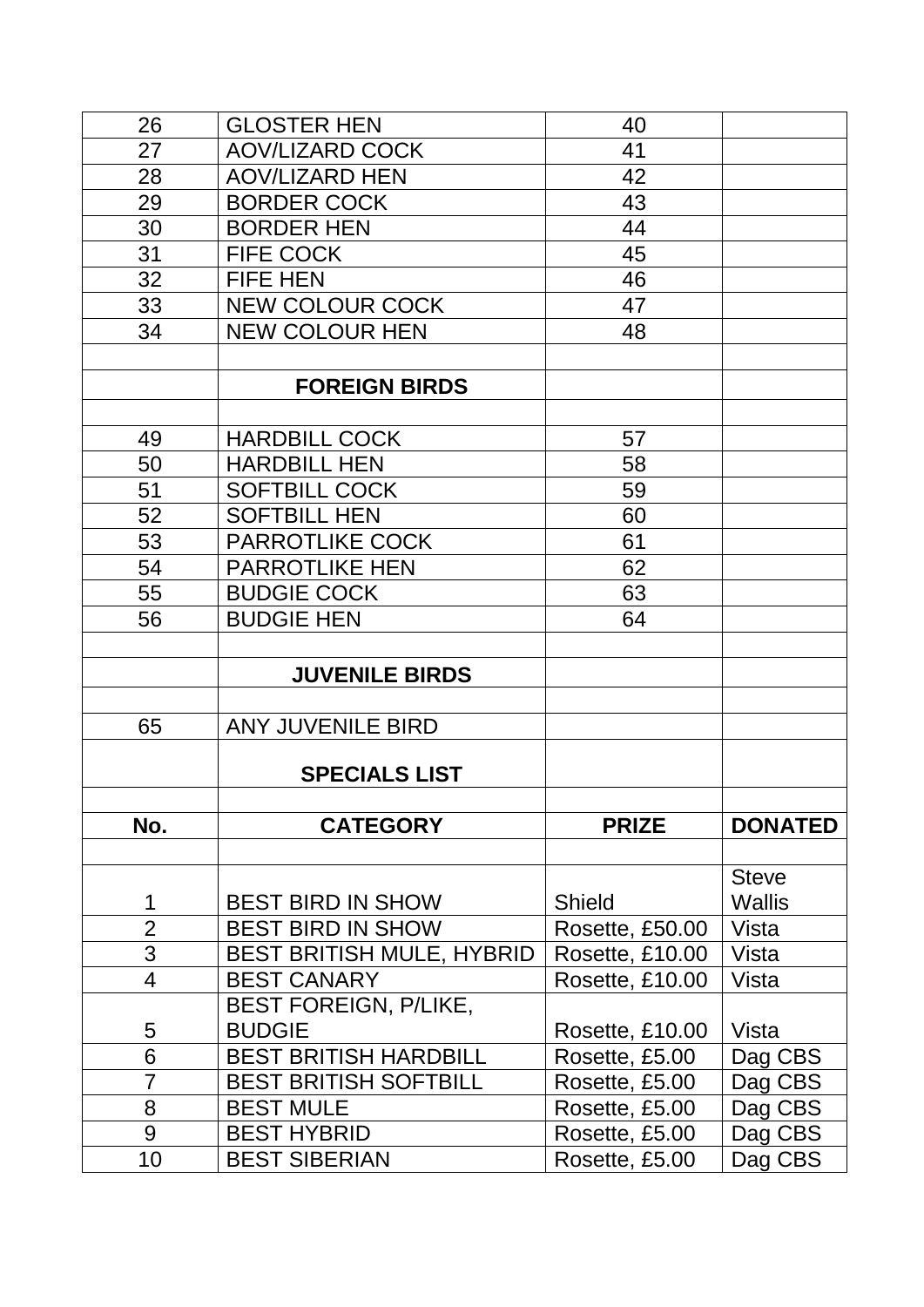| 11 | <b>BEST NORWICH</b>          | Rosette, £5.00 | Dag CBS |
|----|------------------------------|----------------|---------|
| 12 | <b>BEST YORKSHIRE</b>        | Rosette, £5.00 | Dag CBS |
| 13 | <b>BEST GLOSTER</b>          | Rosette, £5.00 | Dag CBS |
| 14 | <b>BEST AOV/LIZARD</b>       | Rosette, £5.00 | Dag CBS |
| 15 | <b>BEST BORDER</b>           | Rosette, £5.00 | Dag CBS |
| 16 | <b>BEST FIFE</b>             | Rosette, £5.00 | Dag CBS |
| 17 | <b>BEST NEW COLOUR</b>       | Rosette, £5.00 | Dag CBS |
| 18 | <b>BEST FOREIGN HARDBILL</b> | Rosette, £5.00 | Dag CBS |
| 19 | <b>BEST FOREIGN SOFTBILL</b> | Rosette, £5.00 | Dag CBS |
| 20 | <b>BEST PARROTLIKE</b>       | Rosette, £5.00 | Dag CBS |
| 21 | <b>BEST BUDGIE</b>           | Rosette, £5.00 | Dag CBS |
| 22 | <b>BEST JUVENILE BIRD</b>    | Rosette, £5.00 | Dag CBS |

## **December's Open Show**

Additional copies of the Schedule will be available at the November Meeting or you can contact Richard.

## **Don't forget Entries must be in by the 10th December.**

## **Dates for your Diary**

## **Walthamstow & Chingford CBS**

#### Open Show 25th November

#### Please call George Philpot for schedules 07958 729 066